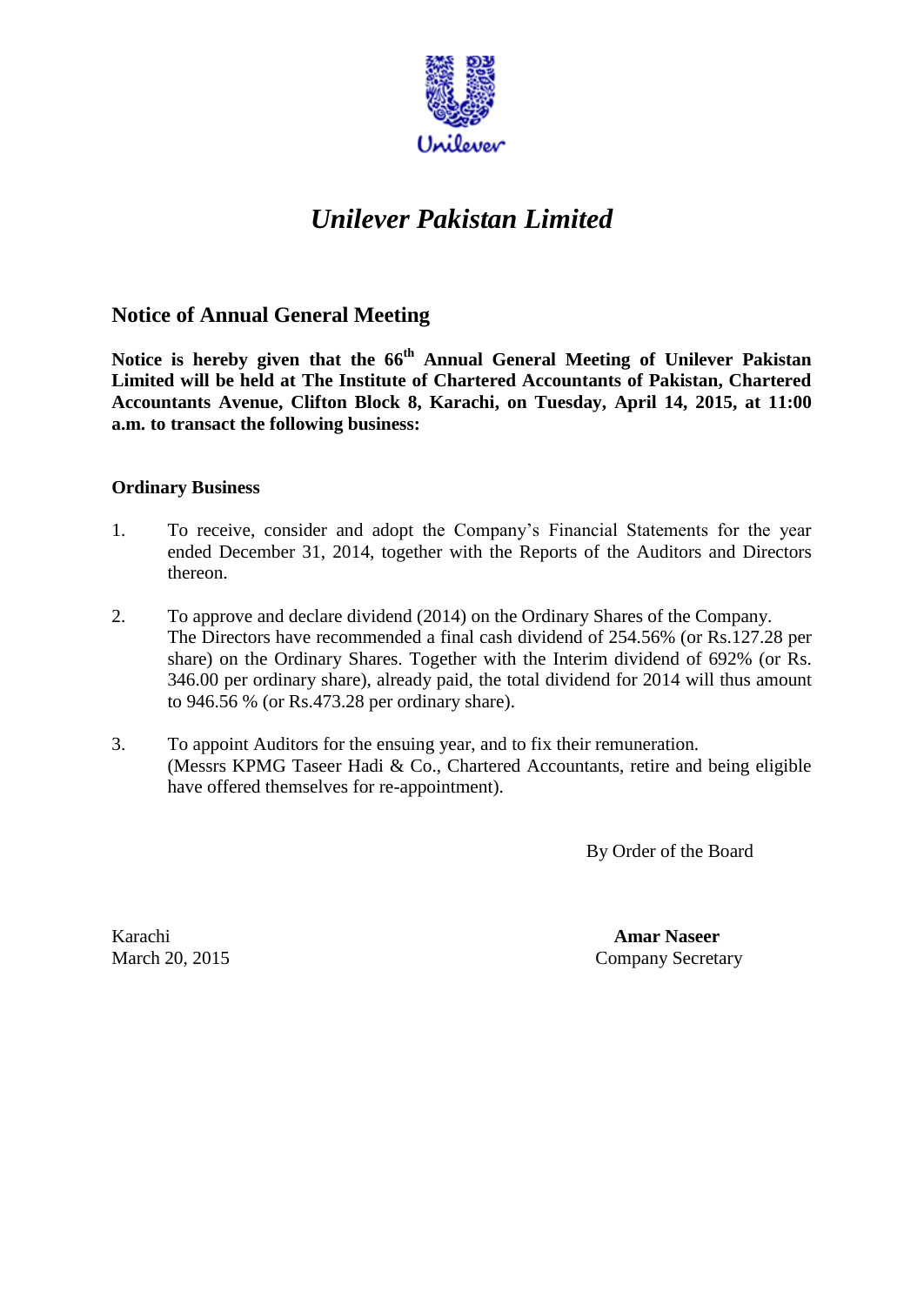#### **Notes:**

- 1. Share Transfer Books will be closed from April 08, 2015 to April 14, 2015 (both days inclusive) when no transfer of shares will be accepted for registration. Transfers in good order, received at the office of Company's Share Registrar M/s THK Associates (Private) Limited, 2<sup>nd</sup> Floor, State Life Building-3, Dr. Ziauddin Ahmed Road, Karachi-75530 by the close of the Business on April 07, 2015 will be treated in time for the purpose of payment of Final Dividend to the transferees.
- 2. All Members/Shareholders (whether holding Preference or Ordinary Shares) are entitled to attend and vote at the meeting. A Member may appoint a proxy who need not be a Member of the Company.
- 3. Duly completed instrument of proxy, and the other authority under which it is signed, or a notarially certified copy thereof, must be lodged with the Company Secretary at the Company's Registered Office (1<sup>st</sup> Floor, Avari Plaza, Fatima Jinnah Road, Karachi) at least 48 hours before the time of the Meeting.
- 4. CDC Account Holders will further have to follow the under-mentioned guidelines as laid down by the Securities and Exchange Commission of Pakistan:

## **A. For Attending the Meeting:**

- i) In case of individuals, the account holder or sub-account holder and / or the person whose securities are in group account and their registration details are uploaded as per the Regulations, shall authenticate his / her identity by showing his / her original valid Computerized National Identity Card (CNIC) or original passport at the time of attending the Meeting.
- ii) In case of corporate entity, the Board of Directors' resolution/power of attorney with specimen signature of the nominee shall be produced (unless it has been provided earlier) at the time of the Meeting.

## **B. For Appointing Proxies:**

- i) In case of individuals, the account holder or sub-account holder and/or the person whose securities are in group account and their registration details are uploaded as per the Regulations, shall submit the proxy form accordingly.
- ii) The proxy form shall be witnessed by two persons whose names, addresses and CNIC numbers shall be mentioned on the form.
- iii) Attested copies of valid CNIC or the passport of the beneficial owners and the proxy shall be furnished with the proxy form.
- iv) The proxy shall produce his / her original valid CNIC or original passport at the time of Meeting.
- v) In case of corporate entity, the Board of Directors' resolution / power of attorney with specimen signature of the person nominated to represent and vote on behalf of the corporate entity, shall be submitted along with proxy form to the Company.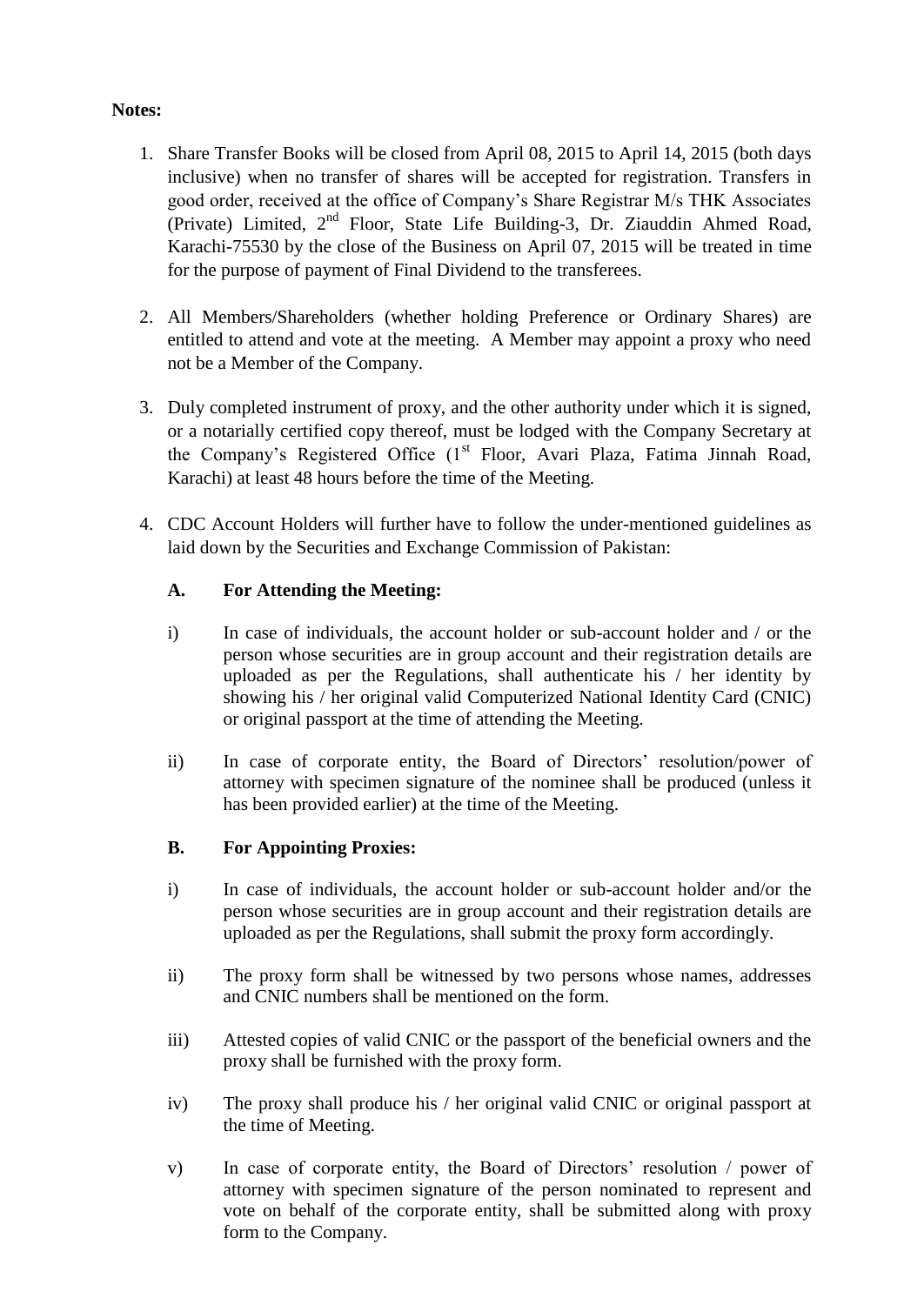5. The Individual Members who have not yet submitted photocopy of their valid Computerized National Identity Card (CNIC) to the Company / Share Registrar, are once again reminded to send the same at the earliest directly to Company's Share Registrar, M/s THK Associates (Private) Limited,  $2<sup>nd</sup>$  Floor, State Life Building-3, Dr. Ziauddin Ahmed Road, Karachi-75530. The Corporate Entities are requested to provide their National Tax Number (NTN).

Please give Folio Number with the copy of CNIC / NTN details. The Shareholders who hold shares with Participants / Stock Brokers or with Central Depository Company may approach to provide the CNIC number / NTN details to their Participants / Stock Broker or to CDC to update the details in their electronic system. Reference is also made to the Securities and Exchange Commission of Pakistan (SECP) Notifications SRO 779 (I) dated August 18, 2011, and SRO 831 (I) 2012 dated July 05, 2012, which mandates that the dividend warrants should bear CNIC number of the registered member or the authorized person, except in case of minor(s) and corporate members. In case of non-receipt of the copy of a valid CNIC, the Company would be unable to comply with the said SROs of SECP and therefore will be constrained under Section 251 (2) (a) of the Companies Ordinance 1984 to withhold dividend warrants of such Shareholders.

- 6. (i) The Government of Pakistan through Finance Act, 2014 has made certain amendments in Section 150 of the Income Tax Ordinance 2001 whereby different rates are prescribed for deduction of withholding tax on the amount of dividend paid by the Companies. These rates are as under:
	- (a) For Filers of Income Tax Return 10%
	- (b) For Non-Filers of Income Tax Return 15%

To enable the Company to make tax deduction on the amount of cash dividend @ 10% instead of 15% all the shareholders whose names are not entered into the Active Tax-payers List (ATL) provided on the website of FBR, despite the fact that they are filers, are advised to make sure that their names are entered into ATL before the date for payment of the cash dividend i.e. May 08, 2015, otherwise tax on their cash dividend will be deducted @ 15% instead of 10%.

(ii) For any query/problem/information, the investor may contact the Share Registrar: Mr. Nauman Saeed Khan, Assistant Manager, telephone number: 111-000-322 (123), e-mail address: noman\_c[s@thk.com.pk](mailto:aa@thk.com.pk) or Mr. Masood Ahmed, Manager, telephone number: 111-000-322 (124) or +92-21-35682241 e-mail address: masood ahmed@thk.com.pk; and /or the Company: Ms. Wajiha Khan, telephone number: +92- 21-35660062 e-mail address: [wajiha.khan@unilever.com.](mailto:wajiha.khan@unilever.com)

(iii) The corporate shareholders having CDC accounts are required to have their National Tax Number (NTN) updated with their respective participants, whereas corporate physical shareholder should send a copy of their NTN certificate to the company or its Share Registrar M/s THK Associates (Private) Limited. The Shareholders while sending NTN or NTN certificates, as the case may be, must quote Company name and their respective folio numbers.